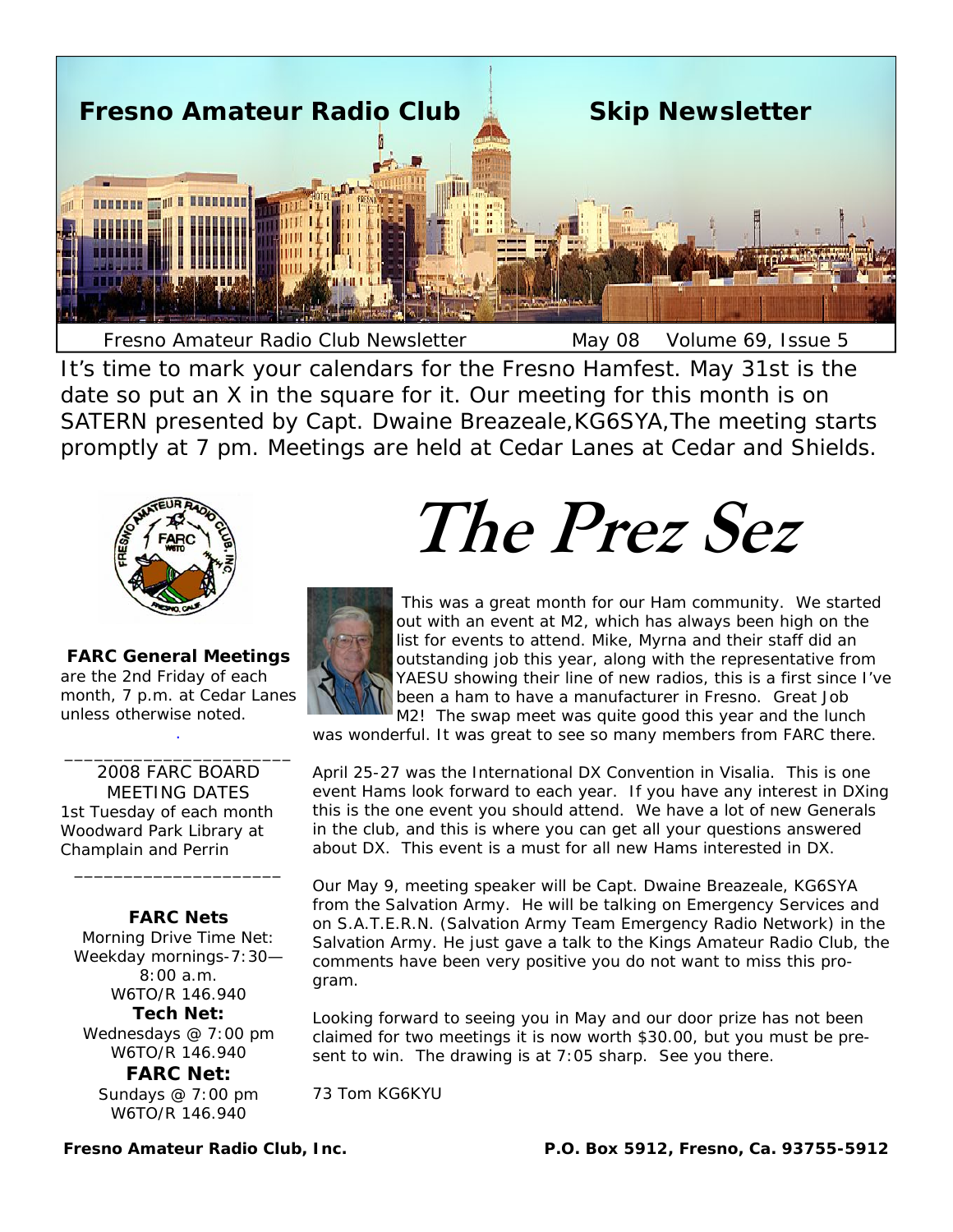### **2008 FARC BOARD OF DIRECTORS**

| <b>Board of Directors</b><br>President: |                 |                  |         |
|-----------------------------------------|-----------------|------------------|---------|
| Tom Jarvis - KG6KYU                     | kg6kyu@w6to.com | $(559)$ 916-2445 | 12/2009 |
| Vice-President:                         |                 |                  |         |
| Ken Holden - WA6OIB                     | wa6oib@w6to.com | $(559)$ 323-6753 | 12/2008 |
| Secretary:                              |                 |                  |         |
| Jim Erbe - WA6NIF                       | wa6nif@w6to.com | (559) 222-7524   | 12/2009 |
| Treasurer:                              |                 |                  |         |
| Jim Nelson - W6ALE                      | w6ale@w6to.com  | (559) 323-5204   | 12/2008 |
|                                         |                 |                  |         |
| <b>Board Members:</b>                   |                 |                  |         |
| Aaron Lusk: K6USY                       | k6usy@w6to.com  | $(559)$ 301-1022 | 12/2008 |
| John McGraw: AE6OR                      | No E-Mail       | (559) 255-2349   | 12/2008 |
| Steve Brunt: K6AAB                      | k6aab@w6to.com  | (559) 696-4319   | 12/2009 |
| Chuck McConnell: W6DPD                  | w6dpd@w6to.com  | $(559)$ 431-2038 | 12/2008 |
| Richard Pack: KE6SHL                    | ke6shl@w6to.com |                  | 12/2008 |
| Joseph Capell: WOPJD                    | w0pjd@w6to.com  | (559) 225-3582   | 12/2009 |

Mark you calendars for every Thursday, for the lunch gathering at the *Silver Dollar Hofbrau* at the corner of Hwy 41 and Shaw. It starts at 12 noon and there is a table reserved in the back room.

Also every Monday and Saturday at the *Country Waffles* at Blackstone and Dakota starting at 7 am.

Finally the last, is at *Country Waffles* at Marks and Shaw starting at 8 am on Tuesdays.



# Local Amateur Radio Repeaters

| Organization       | <u>Call Sign</u> | <u>Frequency</u> | <b>Offset</b> | PL          |
|--------------------|------------------|------------------|---------------|-------------|
| AARC               | WB6QDN           | 146.610          |               | <b>NONE</b> |
| <b>CARP</b>        | K6ARP            | 147.675          |               | 141.3       |
| <b>CARP</b>        | N6JXL            | 224.380          |               | 141.3       |
| CARP               | K6ARP            | 444.725          |               | 141.3       |
| <b>CONDOR</b>      | WB6BRU           | 224.900          |               | 156.7       |
| FARC               | W6TO             | 146.940          |               | <b>NONE</b> |
| <b>FARC</b>        | W6TO             | 223.940          |               | <b>NONE</b> |
| <b>FARC</b>        | W6TO             | 444.200          |               | <b>NONE</b> |
| <b>FRESNO</b>      | N6MTS            | 145.230          |               | 141.3       |
| <b>KINGS ARC</b>   | KA6Q             | 145.110          |               | 100.0       |
| <b>MADERA ARC</b>  | W6WGZ            | 147.180          | $+$           | <b>NONE</b> |
| <b>MADERA ARC</b>  | W6WGZ            | 441.175          |               | 146.2       |
| <b>QCWA</b>        | WQ6CWA           | 146.850          |               | 141.3       |
| <b>RACES</b>       | N6HEW            | 147.150          | $+$           | 141.3       |
| <b>TURLOCK ARC</b> | W6BXN            | 147.030          | $+$           | 100.0       |
| WA6NIF             | WA6NIF           | 444.100          | $+$           | 100.0       |
| WIN/SYSTEM         | K6JSI            | 147.790          |               | 141.3       |
| WIN/SYSTEM         | K6JSI            | 223.780          |               | 141.3       |
|                    |                  |                  |               |             |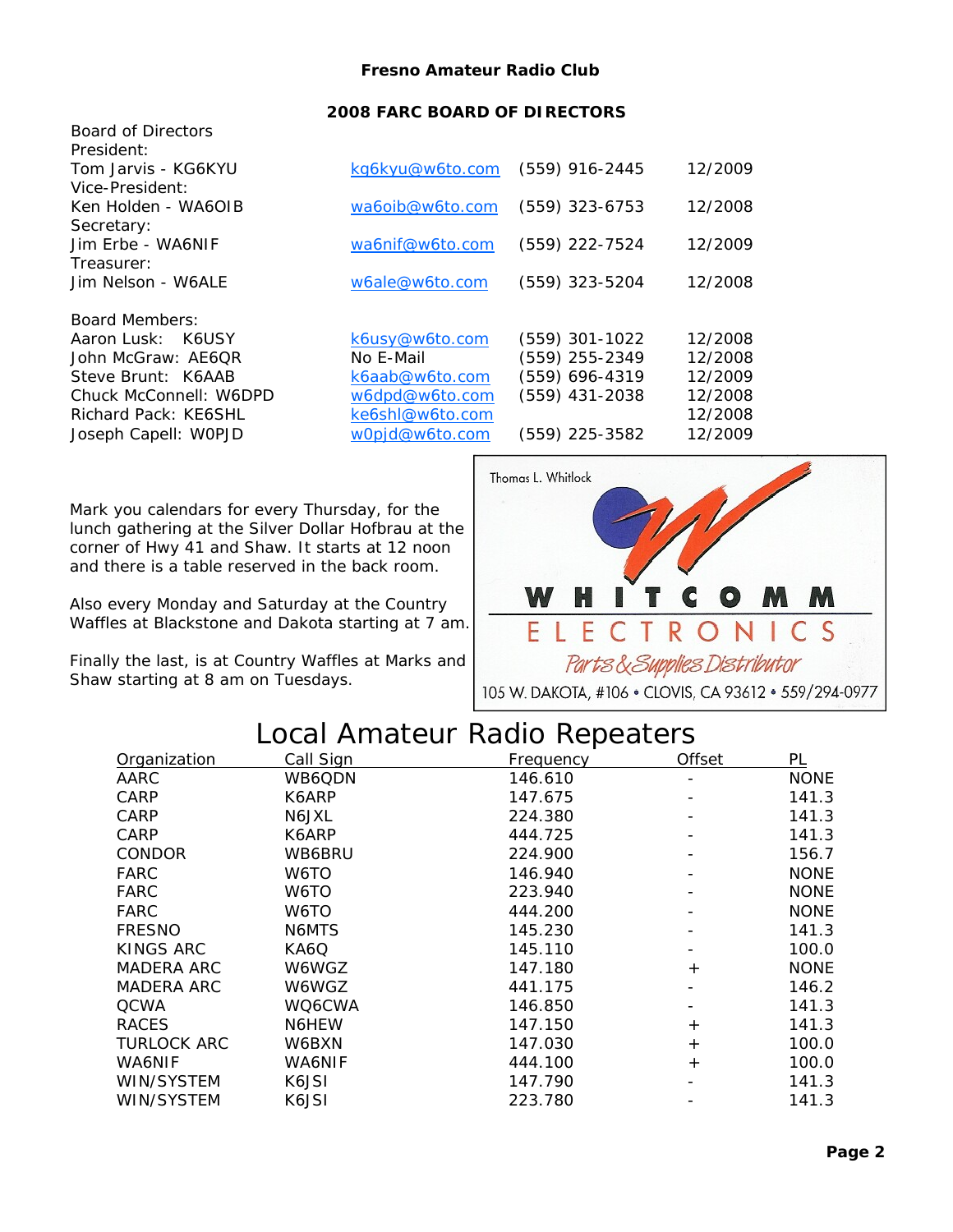### *Amateur of the Month, John Morrice, by Joe Capell*

 He's as home on field day, as he is playing the violin as assistant concert master for the Fresno Philharmonic Orchestra, John Morris, K6MI is our May featured amateur radio operator.

 He was born in the Midwest (Quincy, Illinois), moved to Boston then to Southern California where he was first licensed while in the 8th grade in 1963 as WN6ITM. John is a teacher. He has been here in Fresno teaching since 1969. He is the faculty moderator for the Edison/Computech Amateur Radio Club and has been instrumental in launching many young hams into our radio hobby.

 He's been an FARC member since arriving here, president twice and 17 years on the club board of directors. He started the 2 meter Sunday night club net in 1976 when Harry Billings was club president. His favorite aspect of amateur radio is its diversity. He likes to work all bands in all modes--this requires lots of antennas and lots of radios so he can be frequency and mode agile including what some of us would consider the exotic, like moonbounce and meteor scatter.

**Fresno Amateur Radio Club, Inc. Presents an ARRL Sanctioned Event 65th Fresno Hamfest Saturday, May 31, 2008 - 8:00am to 1:00pm** 

# **"Celebrating 100 Years of Wireless in Fresno"**

at the Fresno Citadel Salvation Army 1854 Fulton, Fresno CA

Included in Your Admission Chance to Win Yaesu FT-7800R Drawing at 1:00pm

Food available by Salvation Army with donation.

# See any BOD member for tickets or contact Chuck, W6DPD, or Tom KG6KYU.





You've got some explaining to do John!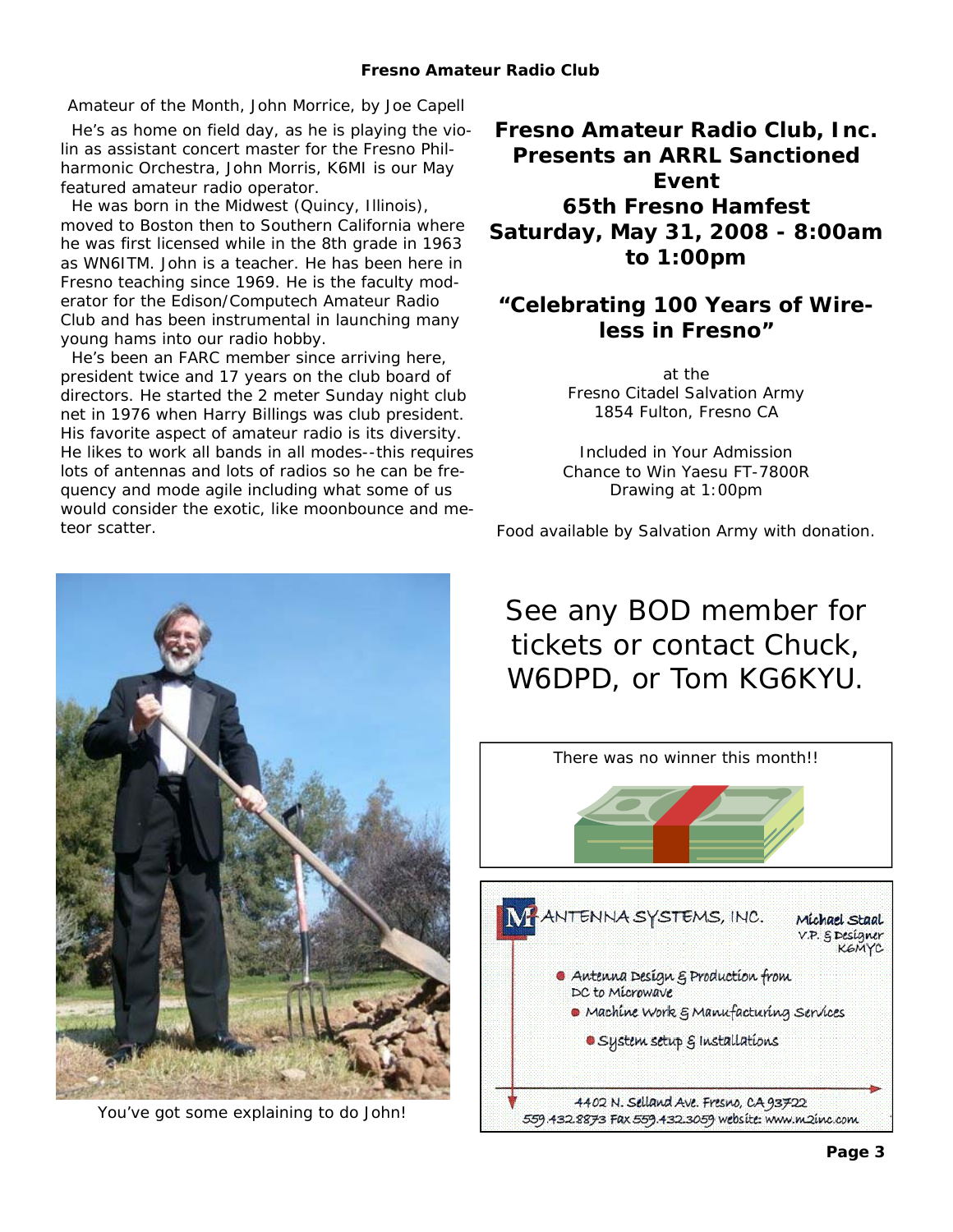#### *THE DX CORNER by Charles McConnell W6DPD*

DX contests are a good place to make contacts for new DXCC entities. Spring is a good season for ARRL and CQ Contests. Band conditions are best in spring and fall, and poor in summer and winter.

NOTICE: The address of the Sixth District QSL Bureau is now P. O. Box 970, Fairfax CA 94978-0970. You can send up to 10 address labels and \$0.70 for each envelope to the address above. They will put 1 unit of First Class postage on the envelope. The new price was effective Jan. 01, 2006. With the increase in U.S. Postage rates, you may need to send some money to the QSL Bureau. Forever Stamps may be the answer. The address is at the top. Your QSL cards received at the bureau may be put in the trash after they sit in the bureau for 90 days. If you change your call sign, then you need to maintain envelopes for both call signs at the bureau, if you have been working DX with both call signs.

Postage rates around the world are constantly changing. To see current rates go to **http:// www.qsl.net/w9ol/IRC\_Chart.htm** where you can find the current postal rates for most of the countries of the world. Beginning May 12, 2008 US overseas airmail will be 94¢ per ounce and postage to Canada and Mexico will be 72¢ per ounce. New IRC purchases will be \$2.10 each.

If you want help with DX, you can contact the local members of the Central California DX Club for some assistance. Charles W6DPD 431-2038, Perry K6XJ 299-2802, or Jim WS6X 292-8353 can give you advice. The big thing about finding DX is to tune the bands.

A number of the local DX'ers meet for breakfast on the First Saturday of the month at the Red Caboose Café, 50 W. Bullard in Clovis. The group gathers between 0700 and 0800 AM. Anyone interested in DX or learning about it is invited to attend. If you are going to work DX, you need to be on the bands early in the morning.

The Central California DX Club meets several times a year at Apple Annie's in Tulare CA and once before the DX Convention in Visalia. The Club has memcoast area. For information, send an email to w6mel@arrl.net. The next meeting is June 7, 2008, at 11:30 AM at Apple Annie's in Tulare.

If you don't get a DX Bulletin and you belong to

ARRL, you should register on the members only web page and check the box for the ARRL DX Bulletin. This one is emailed each Thursday. Or you can go to the ARRL web page in the News/ Bulletin section and view the bulletins there. You can also read the OP DX Bulletin on the web. Search OP DX Bulletin to get the URL. You can subscribe to the Daily DX, Weekly DX or QRZ DX too. These bulletins will keep you informed of DX operations and QSL information.

#### GLORIOSO POSPONED AGAIN!!

Glorioso Island was scheduled for May 2008, but it now has been rescheduled for the end of September to early October 2008. With conditions as they are, propagation gurus say that 30 meters and lower bands may be the best bet for a QSO. There could be short openings on 20 meters and even shorter on higher bands. Glorioso is about 10,500 miles from Fresno with a short path heading of 27° and a long path heading of 207°. This will be a challenge for us. Good Luck.

The following operations are scheduled: Marshall Islands V73NS now through 2009 Wake Island KH9/WA2YUN now until end of 2009 Bhutan A52VE April 2007 for 2 years Nepal 9N7JO now until June 2008 Djibouti J28OO soon for at least a year Marion Island ZS8T May 2008 to March 2009 Guinea Bissau J5UAP January 15 to April 15, 2008 Jan Mayen JX9JKA March 27 to October 8, 2008 Central African Republic TL8DV Postponed Ascension Island ZD8N May 2 to May 13, 2008 Glorioso FR/G now end of September to early October 2008.

Timor Leste 4W June 2008

Qatar A7/G0MKT now until June 15, 2008 Jan Mayen Island JX.G7VJP June 27 to July 4, 2008 Mozambique C9 July 2008 Christmas Island VK9X July 8 to July 20, 2008

Willis Island VK9W October 8 to October 28, 2008 Cocos Island TI9M Sometime in 2008

bers from Mariposa to Bakersfield and some from the QST or the ARRL web page. State QSO parties are a Watch the DX Bulletins for up to date information. As the time for the operation is at hand, watch the DX Summit for listings. There are a number of state QSO parties each year. Check the contest corral in good place to collect states for your Worked All States award. ARRL Log Book of the World now supports the Worked All States Award.

Good luck, tune the dial, and listen.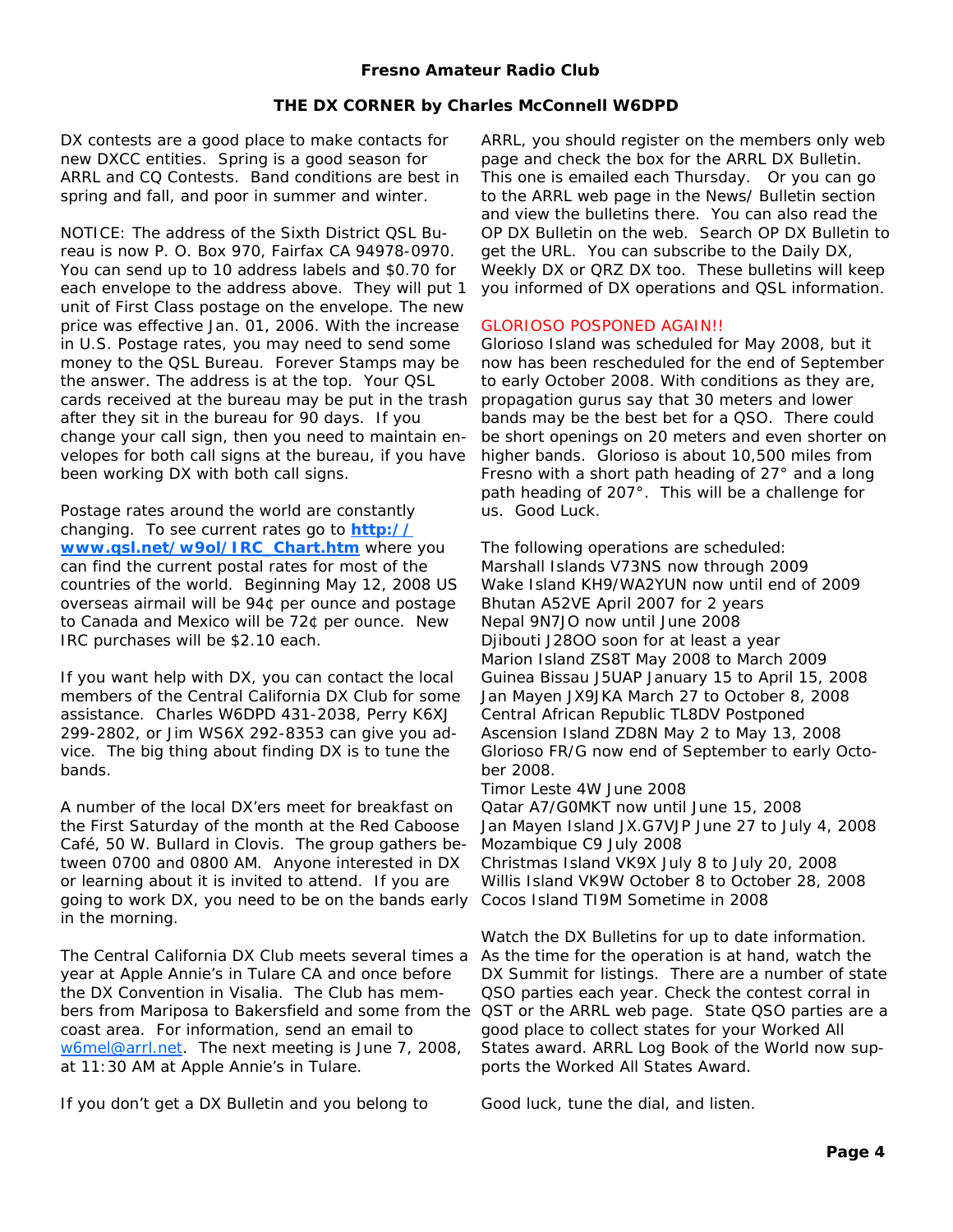# **Fresno EmComm Ares/Races**

**Region EMS Spring Exercise** will require Ham radio support. Slated for 28 May and intended to test the hospitals response to a HAZMAT scenario. More of the Hospitals in the region are looking toward RACES/ARES for support during an event. Some infrastructure still exists in the Fresno Hospitals but the newer and outlying facilities require equipment and restoration. Even the Salvation Army needs help putting up new antennas.

May is the first testing session for the Fresno ARES Tech license class, on May  $17<sup>th</sup>$ . Students include a local EC of a facility and interested people from CERT, Blood Bank and local charity. We are having great fun at the Salvation Army facility. Hamfest is on our minds to exhibit Emergency Communications. We are looking forward to the culmination of our goal of raising the competency of message handling. Started during April we plan on setting new training goals at our May meeting on the  $22<sup>nd</sup>$ .

Baker to Vegas support, although not without problems, went very well on our part. The race via APRS can be viewed on the www.db0anf.de website. Click on APRS server, and then enter 226 for the call to search for (where db0anf is posted). That is the team number for the Fresno DA investigators we supported. They finished first time out! We have already started plans for next year. Any-

one interested mark your calendar and get with me as there are things to do for next year. I want to mention it would not have been possible without Rob Mavis' help, AE6GE, from CARP. His expertise on APRS was greatly appreciated. Last but not least, KC5LUB, Hal from Tulare ARC and our own Nigel Keep, W6NBK, GOOD JOB.

Our Monthly coffee site will return next month at a new location, TBA so stay tuned for that announcement before the 3<sup>rd</sup> Friday. Remember the website www.fresnoares.com.

73,

Dan Pruitt, AE6SX ae6sx@fresnoares.com



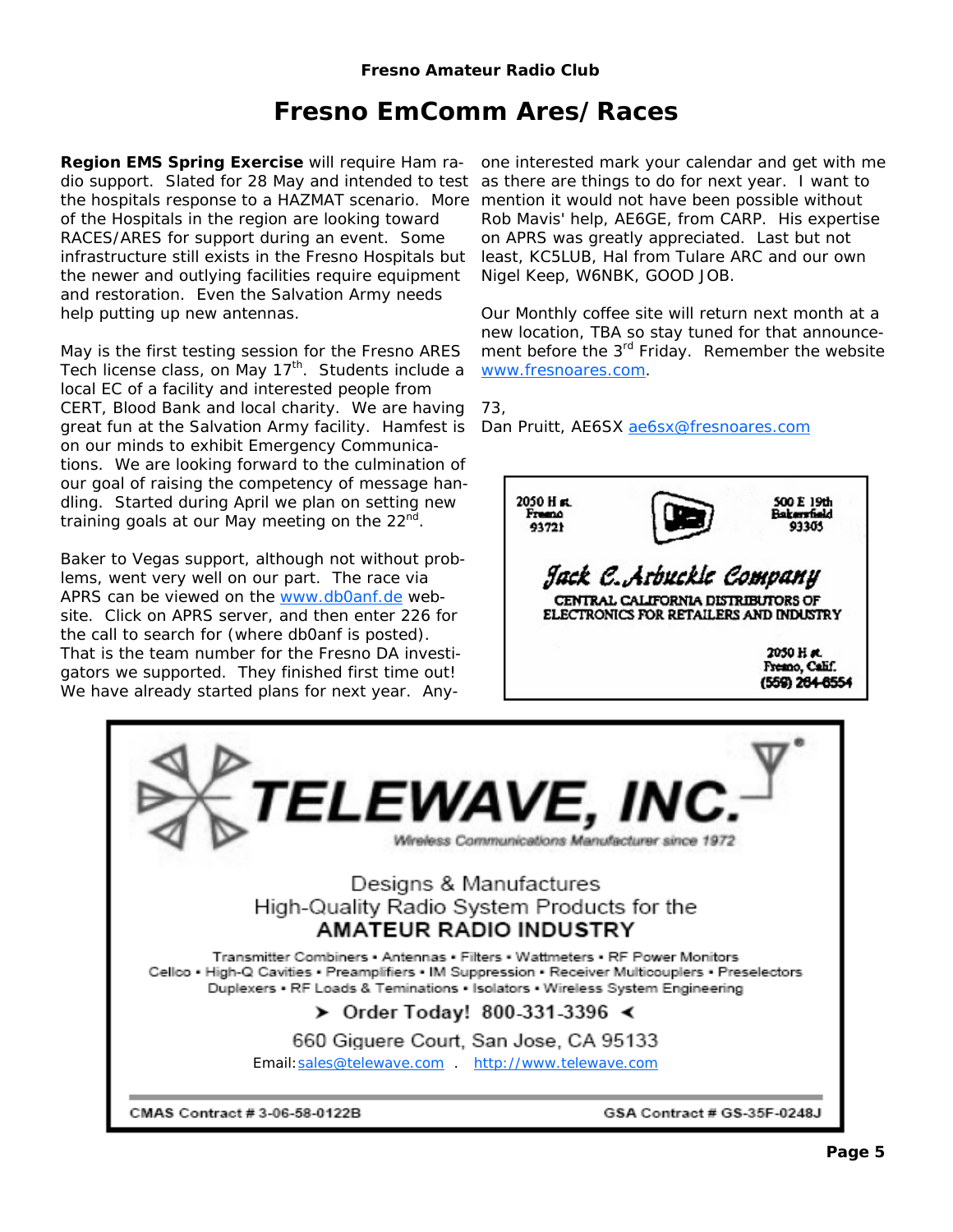| 1                                                                                                                   | 2                                                                              | 3                   |    | $\overline{4}$  | 5                                                   | 6                                                  | 7                        |    | $\overline{\mathbf{a}}$ | g  | 10                      | 11                                            | 12              | 13 | 4. Doubled, it's a "net"<br>5. "Recent Equipment" |
|---------------------------------------------------------------------------------------------------------------------|--------------------------------------------------------------------------------|---------------------|----|-----------------|-----------------------------------------------------|----------------------------------------------------|--------------------------|----|-------------------------|----|-------------------------|-----------------------------------------------|-----------------|----|---------------------------------------------------|
| 14                                                                                                                  |                                                                                |                     |    | $\overline{15}$ |                                                     |                                                    |                          |    | $\overline{16}$         |    |                         |                                               |                 |    | 6. 50's Collins<br>7. "Hey  over here!"           |
| $\overline{17}$                                                                                                     |                                                                                |                     |    | $\overline{18}$ |                                                     |                                                    |                          |    | $\overline{19}$         |    |                         |                                               |                 |    | 8. Crumb                                          |
|                                                                                                                     |                                                                                |                     |    |                 |                                                     |                                                    |                          |    |                         |    |                         |                                               |                 |    | 9. Stank<br>10. Blown resistor remnants           |
| 20                                                                                                                  |                                                                                |                     | 21 |                 | 22                                                  |                                                    |                          | 23 |                         | 24 |                         |                                               |                 |    | 11. Norse goddess of fate                         |
| 25                                                                                                                  |                                                                                |                     |    | 26              |                                                     |                                                    |                          | 27 | 28                      |    |                         |                                               |                 |    | 12. *3.5MHz, with 30-down                         |
|                                                                                                                     |                                                                                |                     |    |                 |                                                     |                                                    |                          |    |                         |    |                         |                                               |                 |    | 13. I-land island peak<br>21. Mimeographs         |
|                                                                                                                     |                                                                                | 29                  |    |                 |                                                     |                                                    | 30                       |    |                         |    |                         | $\overline{31}$                               | $\overline{32}$ | 33 | 23. E, F and others                               |
|                                                                                                                     |                                                                                |                     |    |                 |                                                     |                                                    |                          |    |                         |    |                         |                                               |                 |    | 26. ___-do-well                                   |
| $\overline{34}$                                                                                                     | 35                                                                             |                     |    |                 |                                                     | $\overline{36}$                                    |                          |    |                         |    | $\overline{37}$         |                                               |                 |    | 28. Prefix with -selector                         |
|                                                                                                                     |                                                                                |                     |    |                 |                                                     |                                                    |                          |    |                         |    |                         |                                               |                 |    | $30.$ *                                           |
| $\overline{38}$                                                                                                     |                                                                                |                     |    |                 |                                                     | 39                                                 |                          |    |                         | 40 |                         |                                               |                 |    | 31. Microwave parts<br>32. Some gates             |
|                                                                                                                     |                                                                                |                     |    |                 |                                                     |                                                    |                          |    |                         |    |                         |                                               |                 |    | 33. W6 summer time                                |
| 41                                                                                                                  |                                                                                |                     |    |                 | 42                                                  |                                                    |                          |    |                         | 43 |                         |                                               |                 |    | 34. Kind of tissue                                |
|                                                                                                                     |                                                                                |                     |    |                 |                                                     |                                                    |                          |    |                         |    |                         |                                               |                 |    | 35. Nearly always 9                               |
| 44                                                                                                                  |                                                                                |                     |    | 45              |                                                     |                                                    |                          |    | 46                      |    |                         |                                               |                 |    | 36. Electromagnetic, and                          |
|                                                                                                                     |                                                                                |                     |    |                 |                                                     |                                                    |                          |    |                         |    |                         |                                               |                 |    | others<br>37. Coulombs per volt                   |
|                                                                                                                     |                                                                                |                     | 47 |                 |                                                     |                                                    |                          | 48 |                         |    |                         |                                               | 49              | 50 | 40. "It's ___ real!"                              |
|                                                                                                                     |                                                                                |                     |    |                 |                                                     |                                                    |                          |    |                         |    |                         |                                               |                 |    | 42. Ether                                         |
| $\overline{51}$                                                                                                     | 52                                                                             | $\overline{53}$     |    |                 |                                                     | 54                                                 | 55                       |    |                         |    | 56                      |                                               |                 |    | 45. Prefix with -geneous                          |
|                                                                                                                     |                                                                                |                     |    |                 |                                                     |                                                    |                          |    |                         |    |                         |                                               |                 |    | 46. Amplifier type                                |
| 57                                                                                                                  |                                                                                |                     |    |                 | 58                                                  |                                                    | 59                       |    |                         | 60 |                         | 61                                            |                 |    | 47. Place to stay at the<br>Hamvention, possibly  |
| 62                                                                                                                  |                                                                                |                     |    |                 |                                                     |                                                    | 63                       |    |                         |    |                         | 64                                            |                 |    | 48. Libya                                         |
|                                                                                                                     |                                                                                |                     |    |                 |                                                     |                                                    |                          |    |                         |    |                         |                                               |                 |    | 49. C <sub>2</sub>                                |
| 65                                                                                                                  |                                                                                |                     |    |                 |                                                     |                                                    | 66                       |    |                         |    |                         | 67                                            |                 |    | 50. * See 1-down                                  |
|                                                                                                                     |                                                                                |                     |    |                 |                                                     |                                                    |                          |    |                         |    |                         |                                               |                 |    | 51. Ethereal<br>52. *5.4MHz, with 30-down         |
| <b>Across</b>                                                                                                       |                                                                                |                     |    |                 | 29. 160m luminary Perry                             |                                                    |                          |    |                         |    | 54. RF effect           |                                               |                 |    | 53. Kind of joint                                 |
|                                                                                                                     | 1. Cluster cmd                                                                 |                     |    |                 | 30. Polar explorer, early                           |                                                    |                          |    |                         |    | 56. Fly high            |                                               |                 |    | 55. One V per mA                                  |
|                                                                                                                     |                                                                                | 4. Tribander part   |    |                 | radio user                                          |                                                    |                          |    |                         |    |                         | 57. Flying high                               |                 |    | 58. UA 73                                         |
|                                                                                                                     |                                                                                | 8. *10MHz, with 30- |    |                 | 31. Early radio noise maker 59. Used to stabilize a |                                                    |                          |    |                         |    |                         |                                               |                 |    | 60. Tfc. org.                                     |
| 34. WAS item crystal<br>down                                                                                        |                                                                                |                     |    |                 |                                                     |                                                    |                          |    |                         |    |                         |                                               |                 |    |                                                   |
| 14. Grammy category<br>36. Charge opposite?<br><b>61. Owed</b><br>37. Spectrum Defense ____<br>15. Sushi fish (some |                                                                                |                     |    |                 |                                                     |                                                    |                          |    |                         |    |                         |                                               |                 |    |                                                   |
| 62. VHF antenna meas-<br>38. With 40-across, a hint<br>may generate RF noise)<br>urers?                             |                                                                                |                     |    |                 |                                                     |                                                    |                          |    |                         |    |                         |                                               |                 |    |                                                   |
|                                                                                                                     | 16. Especially comfort-<br>to solving the clues indi-<br>63. 59-across product |                     |    |                 |                                                     |                                                    |                          |    |                         |    |                         |                                               |                 |    |                                                   |
|                                                                                                                     | able place for a DXpedi-<br>cated with a *<br>64. Before, in verse             |                     |    |                 |                                                     |                                                    |                          |    | As you can see we       |    |                         |                                               |                 |    |                                                   |
| 39. Paddle<br>tion, say                                                                                             |                                                                                |                     |    |                 |                                                     |                                                    |                          |    | 65. *7MHz, with 30-     |    |                         | have a pretty packed                          |                 |    |                                                   |
|                                                                                                                     | 17. Words of under-<br>40. See 38-across<br>41. Sky hooks, briefly<br>standing |                     |    |                 |                                                     |                                                    | down                     |    |                         |    |                         | Skip. Answers to this<br>months Crossword can |                 |    |                                                   |
| 18. Radiation from a<br>42. Some HV paths                                                                           |                                                                                |                     |    |                 |                                                     | 66. Some service hams<br>67. Band condition influ- |                          |    |                         |    | be found on the ARRL    |                                               |                 |    |                                                   |
| "cloud burner"<br>43. Young's accounting                                                                            |                                                                                |                     |    |                 |                                                     | encer                                              |                          |    |                         |    | website. While your     |                                               |                 |    |                                                   |
| partner<br><b>19. EP city</b>                                                                                       |                                                                                |                     |    |                 |                                                     |                                                    |                          |    |                         |    | there think about join- |                                               |                 |    |                                                   |
|                                                                                                                     | 20. Early radio construc- 44. Relative of cap. and ind.                        |                     |    |                 |                                                     |                                                    | Down                     |    |                         |    |                         | ing if your not already                       |                 |    |                                                   |
| tion material<br>45. Bumpkin                                                                                        |                                                                                |                     |    |                 |                                                     | 1. $*21MHz$ , with 50-<br>a member.                |                          |    |                         |    |                         |                                               |                 |    |                                                   |
|                                                                                                                     | 22. Part of IARU (abbr.)<br>46. Wire, from 44-across,<br>24.5Z<br>say          |                     |    |                 |                                                     |                                                    | down<br>2. Internet cry? |    |                         |    |                         |                                               |                 |    |                                                   |
| 47. Simple<br>25. Contender, e.g., for                                                                              |                                                                                |                     |    |                 |                                                     | 3. What's needed after                             |                          |    |                         |    |                         |                                               |                 |    |                                                   |
|                                                                                                                     | ARRL director                                                                  |                     |    |                 | 48. Conclusion                                      |                                                    |                          |    |                         |    |                         | barefoot tower climbing?                      |                 |    |                                                   |
|                                                                                                                     | 27. Copies                                                                     |                     |    |                 | 51. Monastery head                                  |                                                    |                          |    |                         |    |                         |                                               |                 |    |                                                   |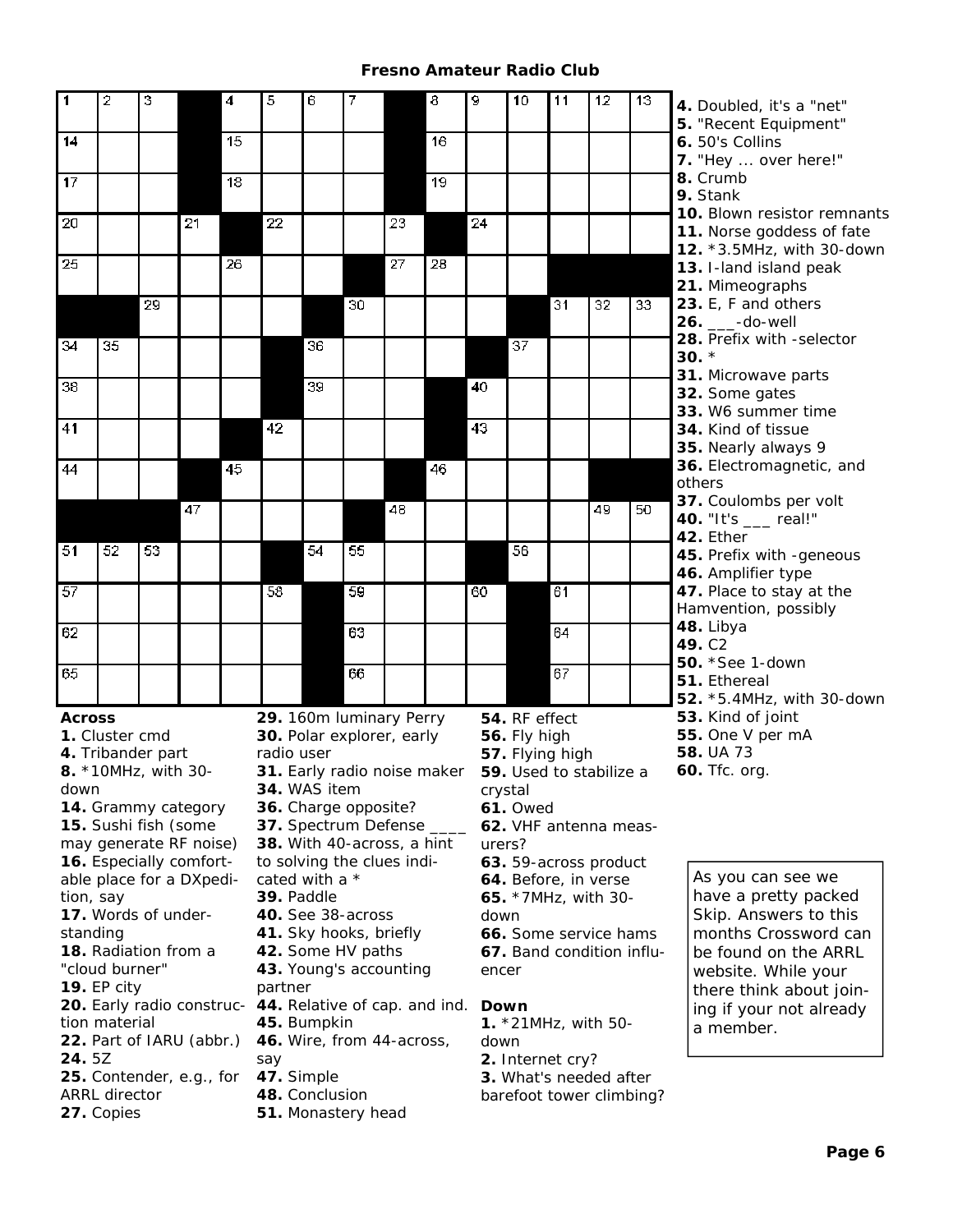# **Fresno VE Page**

#### **2008 Fresno AMATEUR RADIO EXAMS**

UNLICENSED THRU EXTRA CLASS Sponsored By the FRESNO VE TEAM And The FRESNO AMATEUR RADIO CLUB, INC. AMERICAN RADIO RELAY LEAGUE

Exams for all Amateur license classes will be conducted on the following dates in Fresno California. All exams are given on Saturday and begin at 9:30 AM.

#### **May 17 August 16 November 15**

LOCATION: ....Bonaventure Mobile Home Park, 1724 Minnewawa Ave Clovis CA 93612-2545. Exams are held in the community room.

DIRECTIONS: From Highway 99 South of Fresno, exit Clovis Ave. Go north to Shaw and turn left on Shaw to Minnewawa. Turn right on Minnewawa and then left to the Mobile Home Park.. From Highway 41 or Highway 99 North of Fresno, take Shaw Ave. exit, turn right (East), to Minnewawa Ave and turn left. Then turn left into the Mobile Home Park.

Theory exams are multiple choice. Priority mail is used to send paperwork to ARRL, who sends data to FCC via electronic mail, thus assuring the fastest possible service on new licenses, which typically arrive in about two weeks.

BRING. Two ID's, one with photo. Taxpayer ID Number (Social Security Number), or FCC Registration Number (preferred). Fee \$14.00 per test session. Bring Exact change. **Original** and **copy** of **Amateur License** and CSCE's if upgrading. Talk in on 146.94 repeater.

Walk in's only, no pre-registration.

More Info?? Contact Charles, (559) 431-2038



## **4364 E. Ashlan Ave. \* Fresno Ca. 93726 Phone (559) 227-2986**

Shop at **SPARKY'S** for all your electronic needs. Everything in electronics for:

# **HOBBYIST DO-IT-YOURSELFER EXPERIMENTER**

Professional and Amateur Radio publications, Since 1963

Shortwave radios-Parts-Tools Computer Accessories-LAN-Data Comm. Cables and wire.